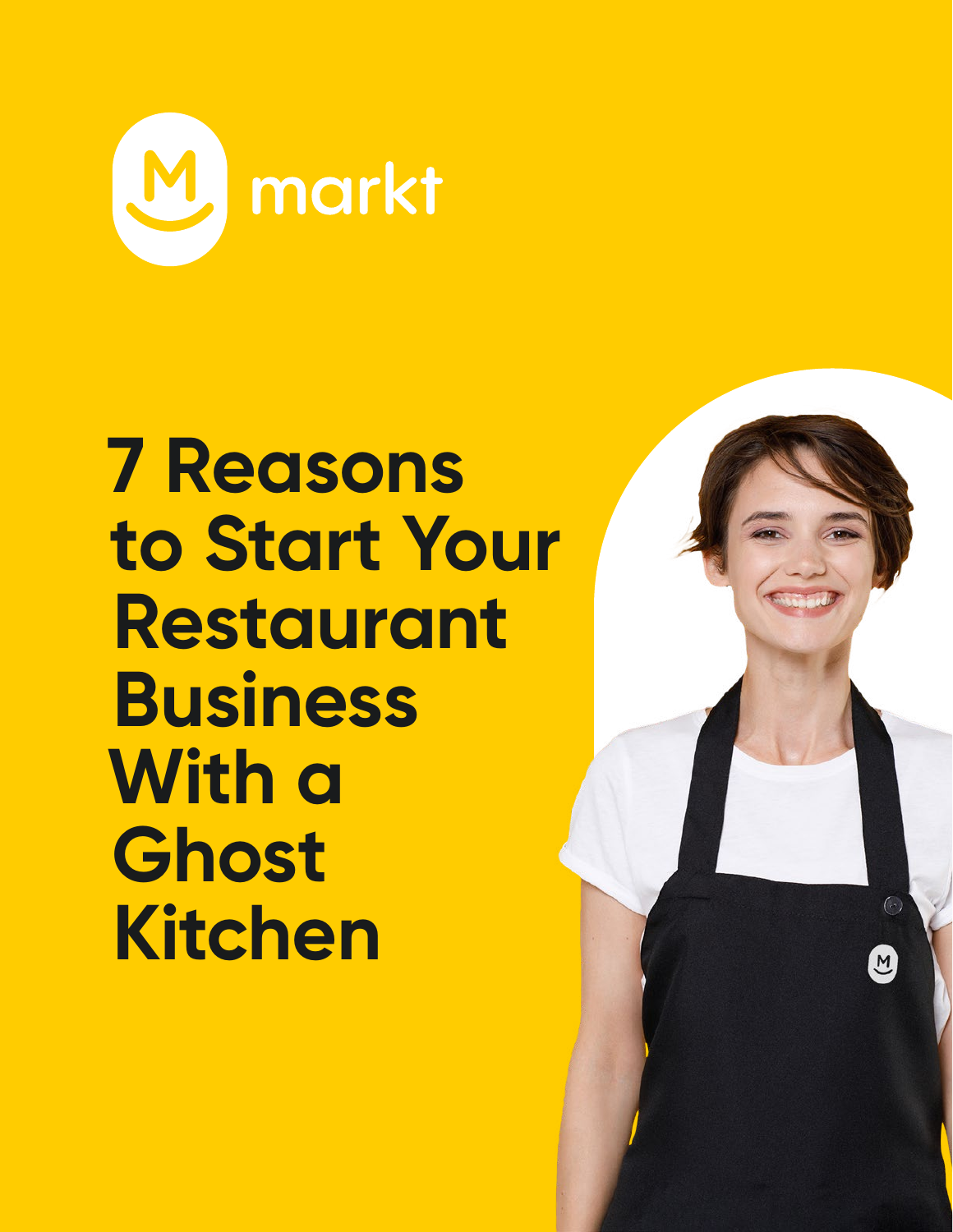Congratulations! You've decided to start your own restaurant business. We commend you on your courage and ambition as you dare to enter this competitive but super fulfilling line of work. While the restaurant business is not for the faint of heart, it's a necessary industry, fueled by passion and creativity. Restaurants are often the

backbone of communities and a crucial building block for local culture—this is why we at **Markt Brands** are obsessed with your success.

Starting a restaurant is tough enough as-is, so here are our top seven reasons for why Markt's premium ghost kitchens are the smart choice for you and your business.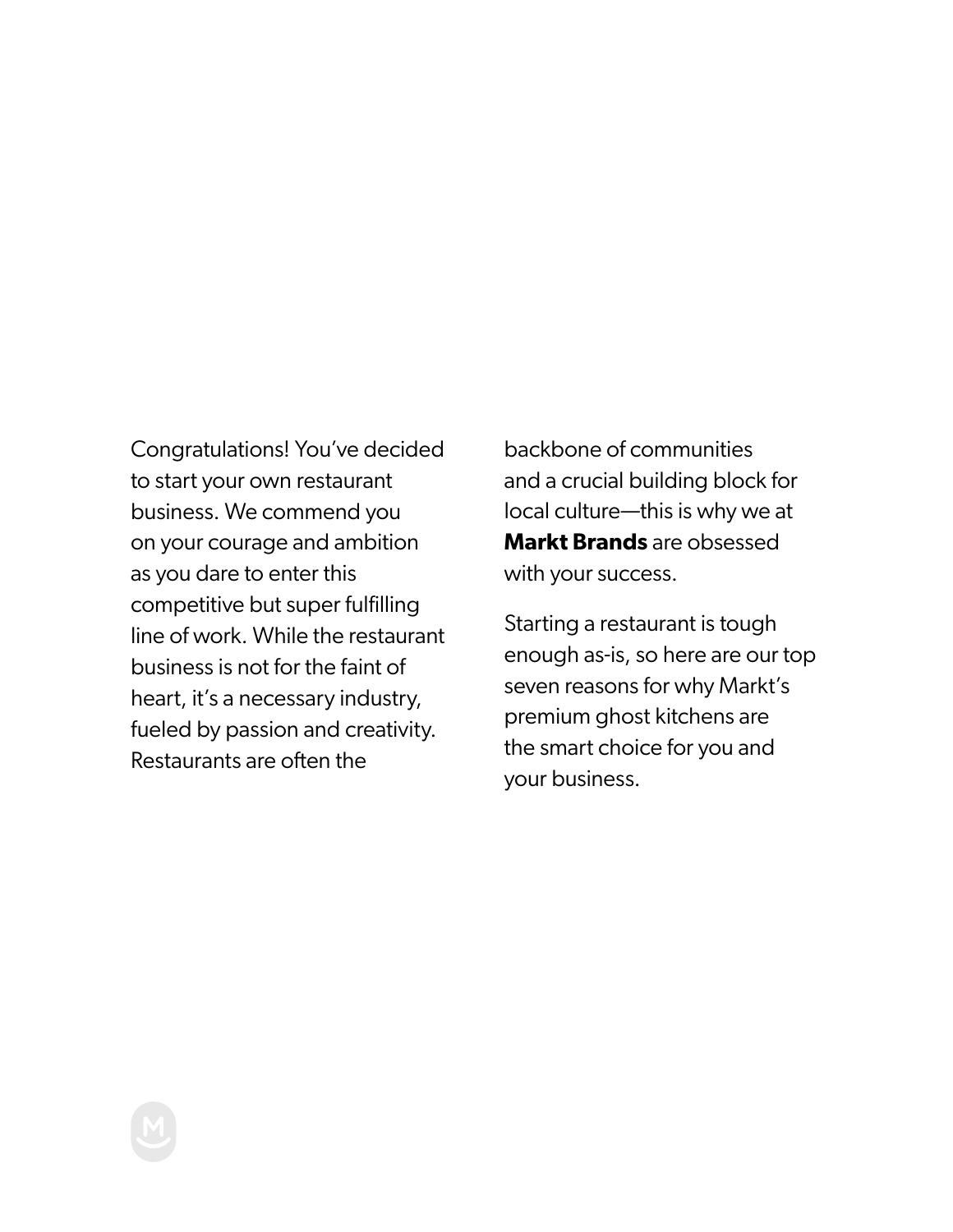## **NUMBER ONE 1. Get Cooking Faster**



With traditional brick and mortar restaurants, there are a plethora of moving pieces you have to coordinate and manage before you can even think about starting the burner and turning out dishes for hungry customers. From lengthy and complicated lease agreements, to the restaurant build-out, kitchen build-outs, time consuming permitting and so much more, these hurdles can delay your goals.

With a Markt ghost kitchen, all of the infrastructure you need is already in place and ready for you. Your permits are set, your lease is signed, and your kitchen is ready for you to start cooking in! All that's left is to create your brand, create your menu, and start cooking. With Markt's premium ghost kitchens, you **get cooking faster** as the only thing you have to wait for is you!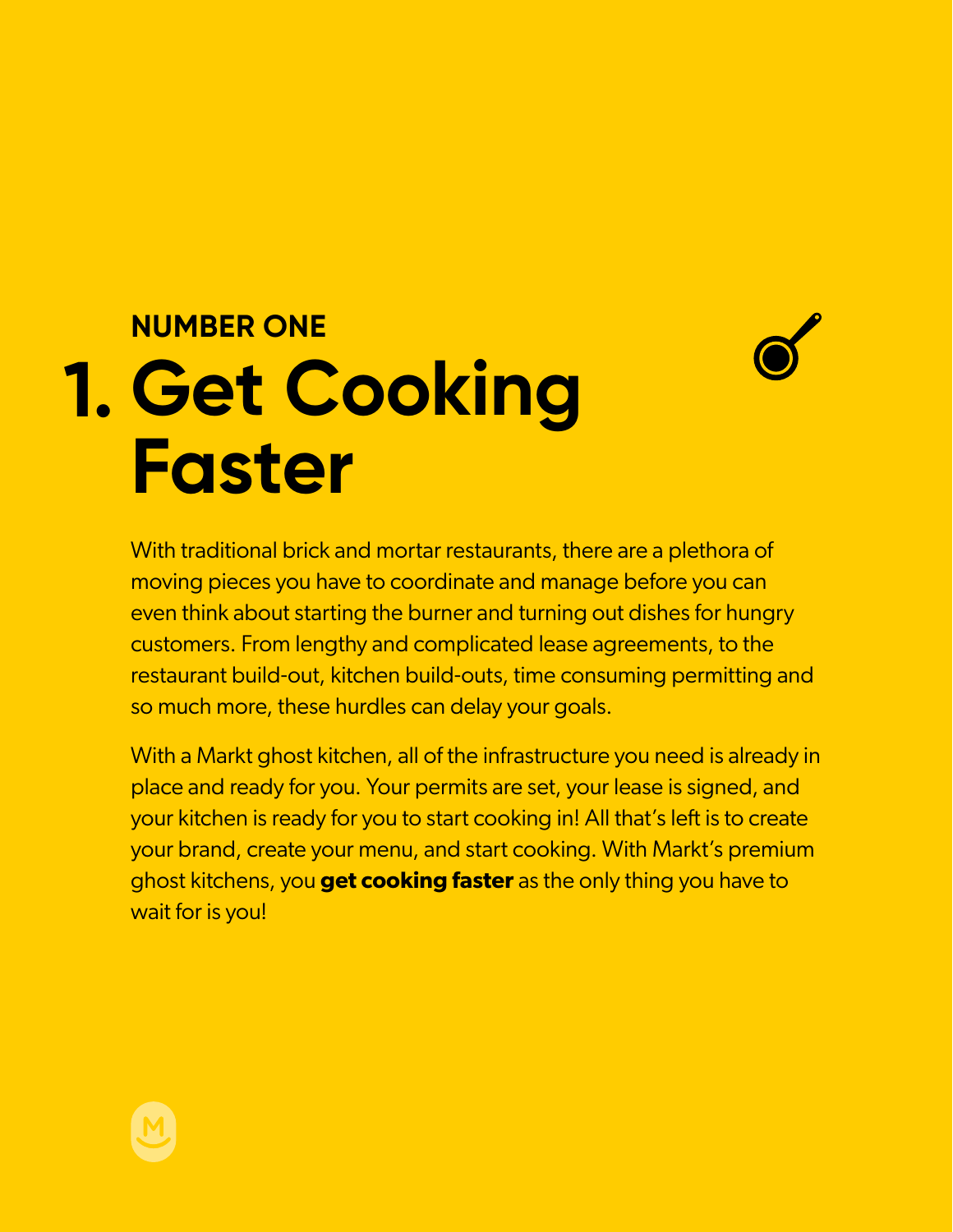## **NUMBER TWO It's Lower Risk 2.Than Traditional Methods**

An average small brick & mortar restaurant costs \$500,000 to open. With a ghost kitchen, your initial investment is as low as \$30,000. **What would you do with an extra \$470,000?** 

Your incredible savings on leasing, renovations, and staffing can turn your return on investment (ROI) from upwards of 7 years in a traditional restaurant to as short as six months! A revolutionary solution for your business and a great stepping stone if you ever choose to open a brick and mortar location eventually.

Just because you start in a ghost kitchen does not mean you're obligated to operate there forever! We've seen many restaurants start with food trucks or out of a home kitchen and then transition to their brick-andmortar locations. Use the opportunities available in Markt's premium ghost kitchens to create a memorable brand, become a household name, and build up some capital.

Eliminate the distractions and lower the risks associated with starting your restaurant to focus on doing what you do best: making good food.

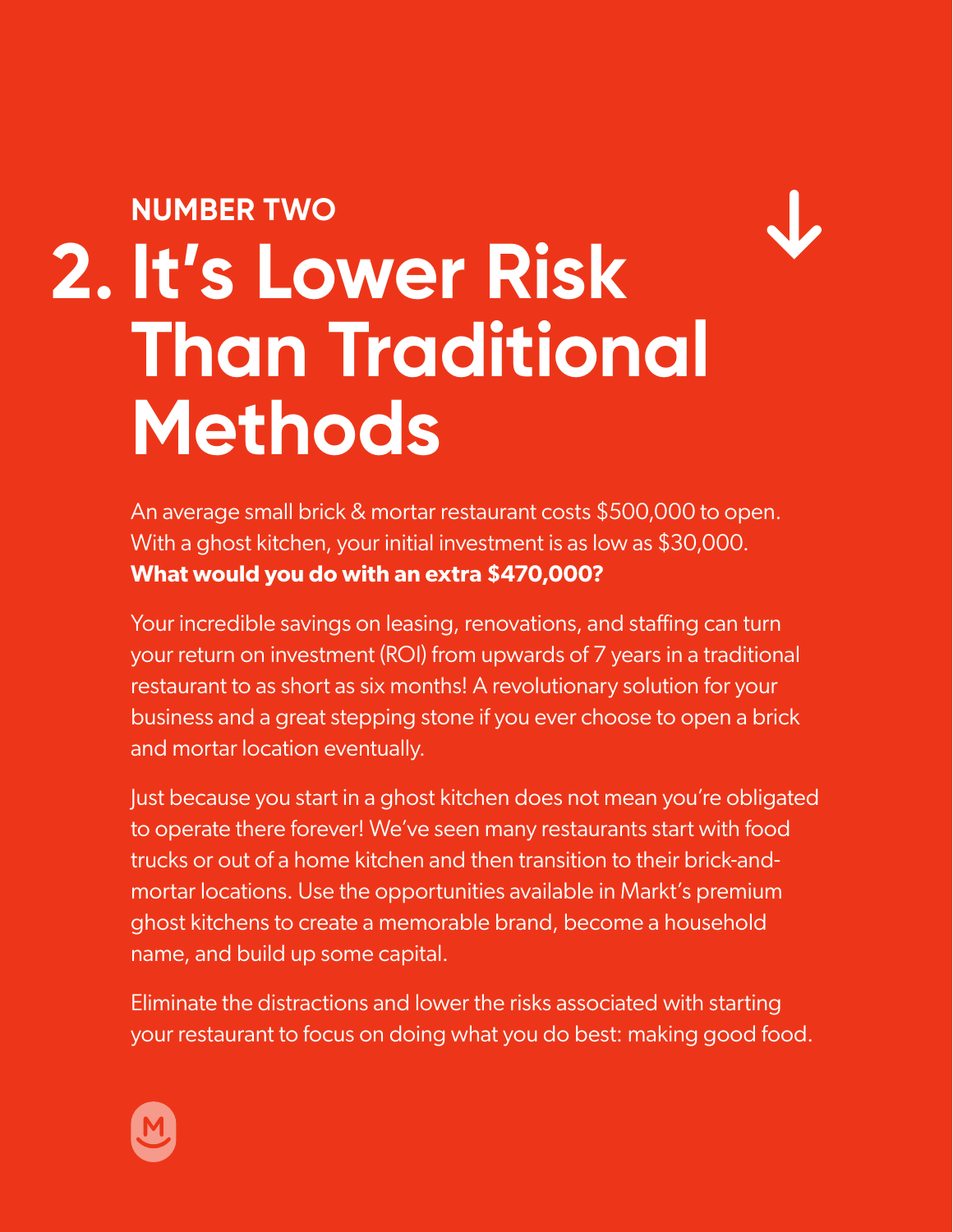**\$\$**

## **NUMBER THREE Lower Monthly 3.Costs**

When running your own business, every cent matters—especially when you're starting a new business. One of the main reasons ghost kitchens are becoming an increasingly popular choice for business owners is their unique pricing structure.

With Markt's premium ghost kitchens, your monthly fees cover everything from your space, maintenance, utilities, security, technology and so much more! If you wanted all that and more covered in a traditional brick and mortar restaurant you would be paying at least 30% more.

Lower your monthly costs with Markt's premium ghost kitchens, and be rest assured that your **expenses are consistent and predictable**.

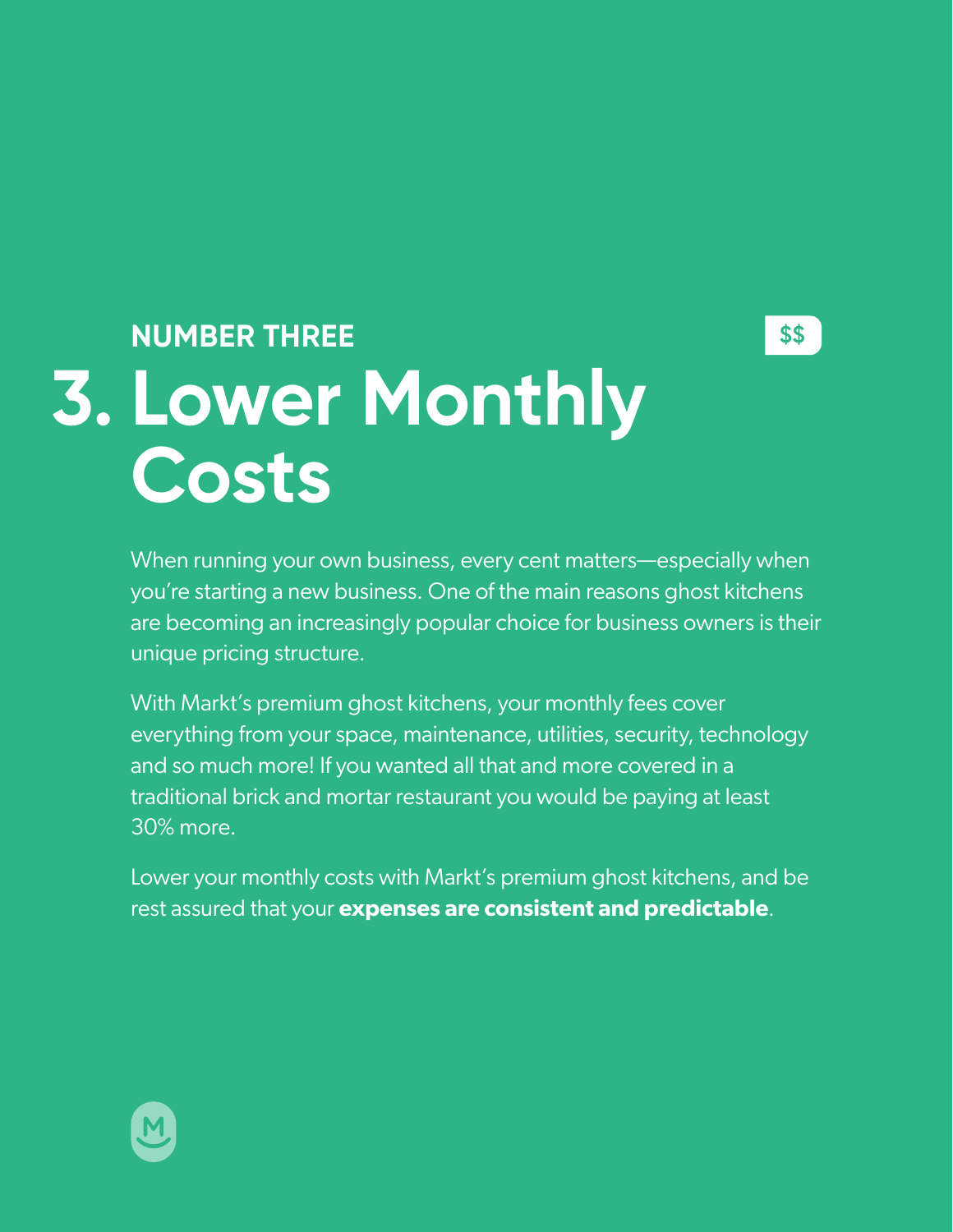### **NUMBER FOUR 4. Business Support** ?

When you enter the restaurant industry, you become part of a larger family—a community bonded together through food. Things can be overwhelming and stressful for a first-time owner, so having access to business support can be a massive help.

In a traditional brick-and-mortar restaurant, you might find it challenging to find support when you need it. Help can be hard to find, especially when you're forced to look externally. You may be fortunate enough to have some friends and family to lend a hand. Still, ultimately, this isn't a sustainable solution. How do ghost kitchens stack up?

At Markt, you have easier access to a supportive network of passionate restaurateurs through our premium ghost kitchens as you work closely with fellow community members, entrepreneurs & Markt team members. Did your restaurant run out of white onions? Did you need some extra hands to fulfill some last-minute takeout orders? Maybe you need a second set of taste buds to review a new menu item. Look no further than thy neighbour or our communal lounge! In a Markt premium ghost kitchen, **take advantage of the support surrounding you from people in the same industry with similar struggles.**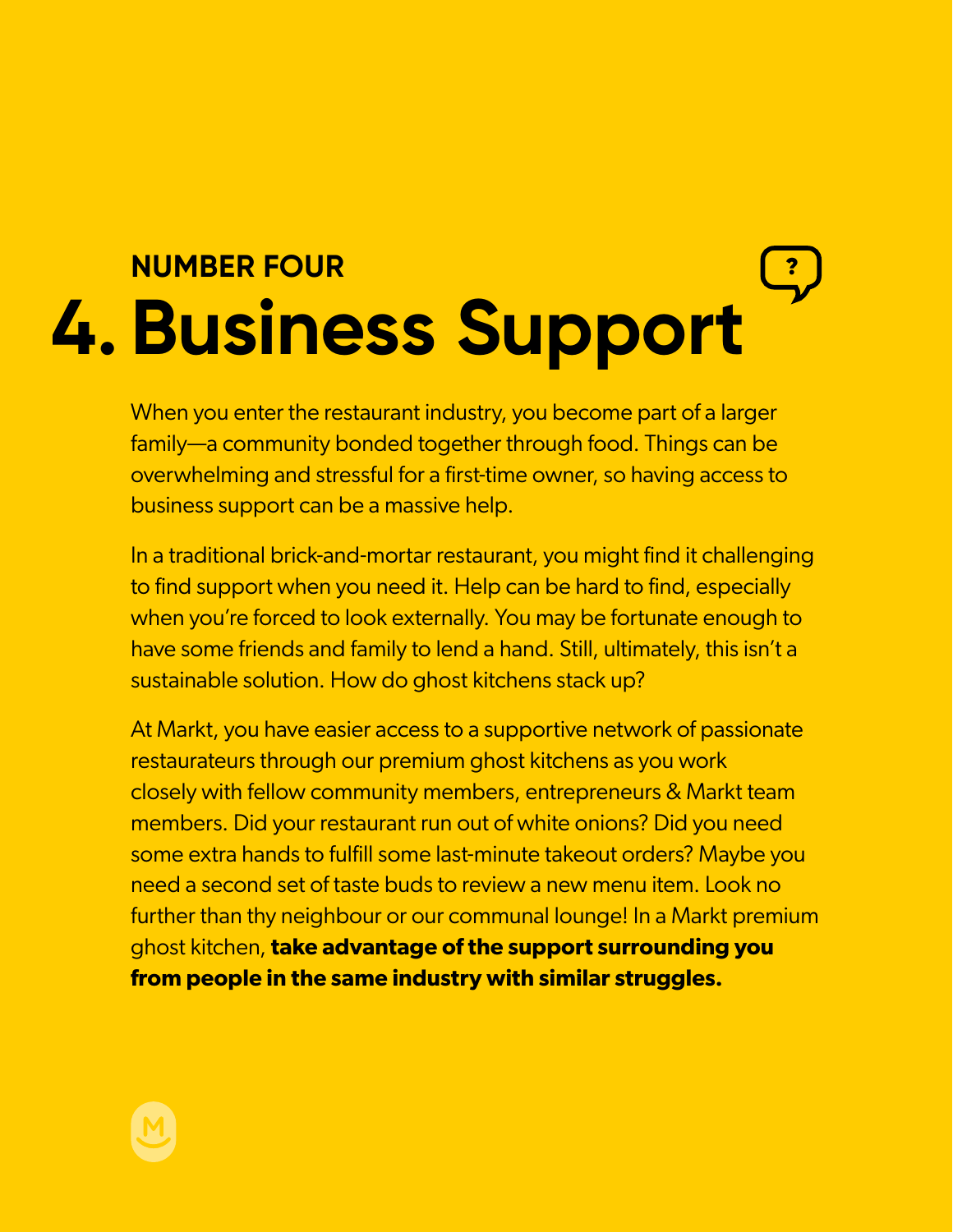### **NUMBER FIVE 5. Community**



Community is at the heart of every culture because there is no culture without community. Like how the restaurant industry supports each other as fellow business folk and entrepreneurs, they also build camaraderie and friendship. When you work so closely with others towards similar goals, you look out for each other. This is particularly true with multi-partner premium ghost kitchens - such as Markt! A ghost kitchen opens you and your business up to new relationships, strengthened partnerships, and a robust and supportive community.

'It takes a village...' not only to raise a child but to build something great. Community is a crucial part of the culture. Without community, there is no culture. With a strong community of entrepreneurs you get support, and you build a healthy environment around peers. When you work with other people you look out for each other. With multi-partner ghost kitchens, you have the ability to create new relationships and bonds.

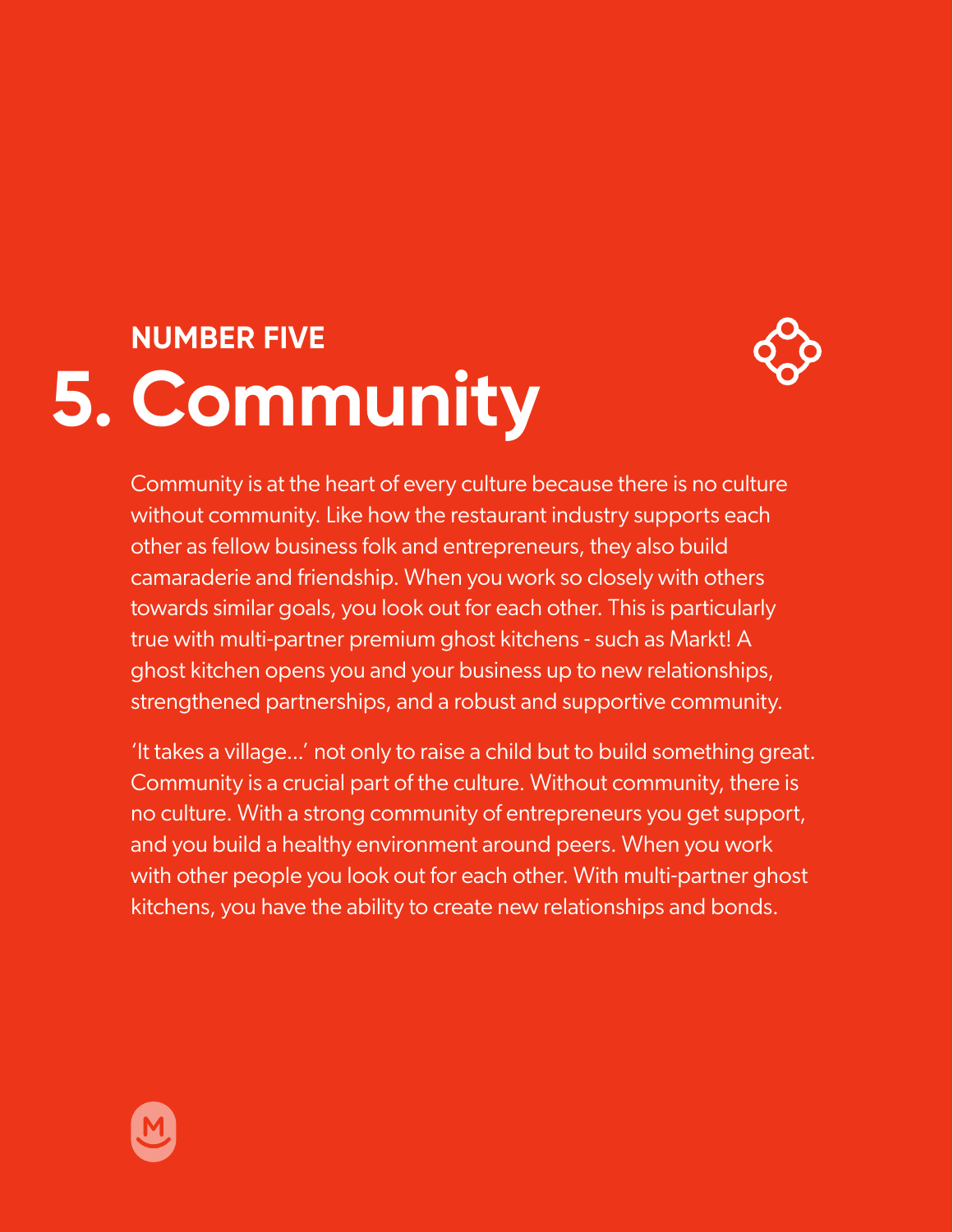#### **NUMBER SIX**



# **Optimized for 6.Delivery/Mobile/ Takeout**

We have learned everything can change in an instant. We've also learned that despite the isolation and physical distance between us, people still love to enjoy food from their favourite restaurants from the comfort of their homes.

Throughout the pandemic, many brick-and-mortar restaurants were forced to pivot their business operations and use popular delivery services like DoorDash, Skip the Dishes and Uber Eats. Initially, these partnerships were crucial in keeping some of these businesses afloat, but only marginally at best. The sky-high delivery fees associated with these delivery services only added to brick-and-mortar's increasing overhead.

Markt premium ghost kitchens are designed and optimized for takeout, delivery, and mobile food orders. With Markt's premium ghost kitchens, you can worry less about overhead, staffing and all the small things and focus on cooking. This is a huge advantage to your success.

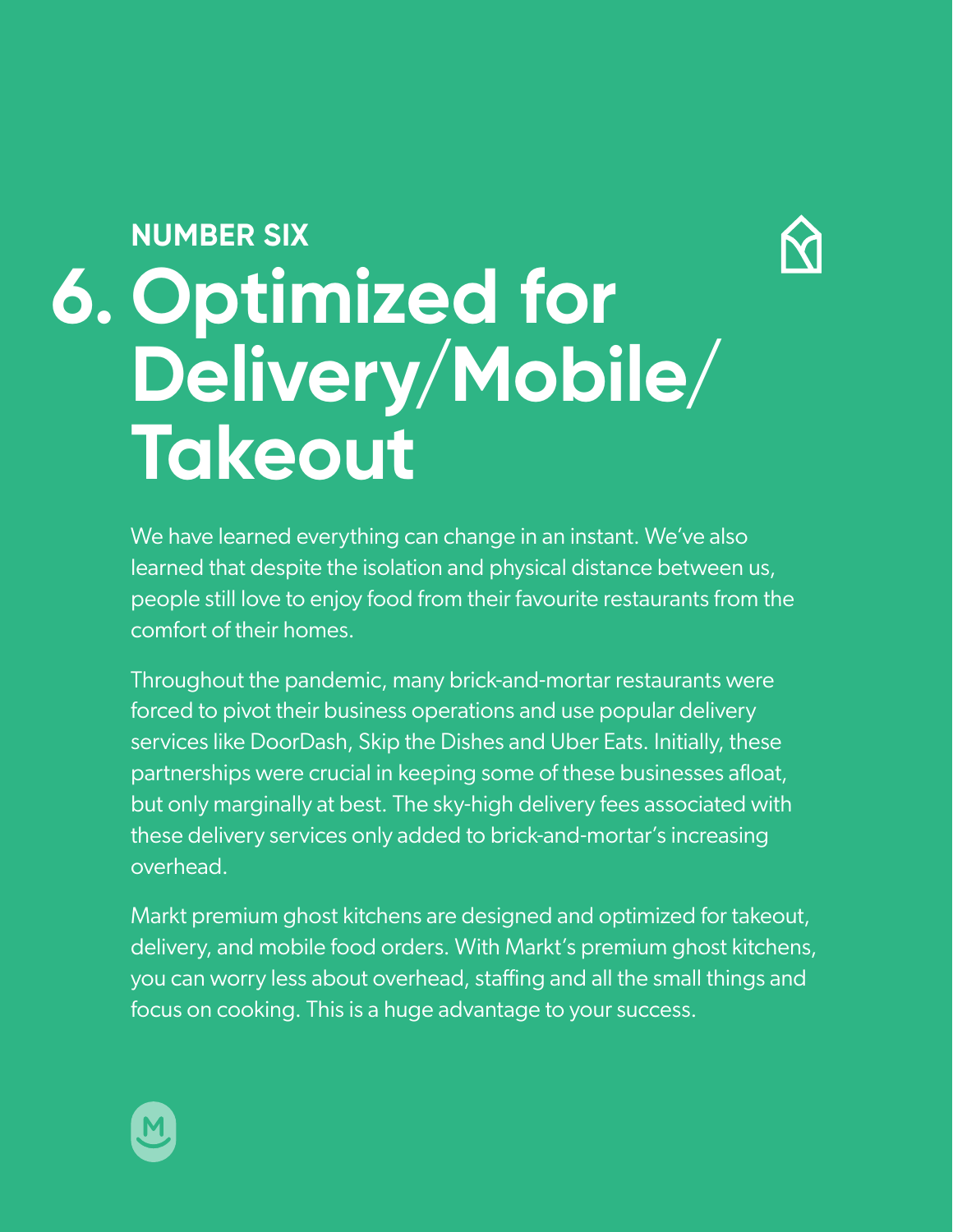## **NUMBER SEVEN 7. Industry Partners**

How many restaurants do you know that have access to an extensive catalogue of trusted partners?

Our Markt premium ghost kitchens have established industry partners that would love to work with you. With a whole catalogue of trusted suppliers, accountants, lawyers, equipment and more, you and your restaurant are better equipped to overcome obstacles & save costs through preferred rates.

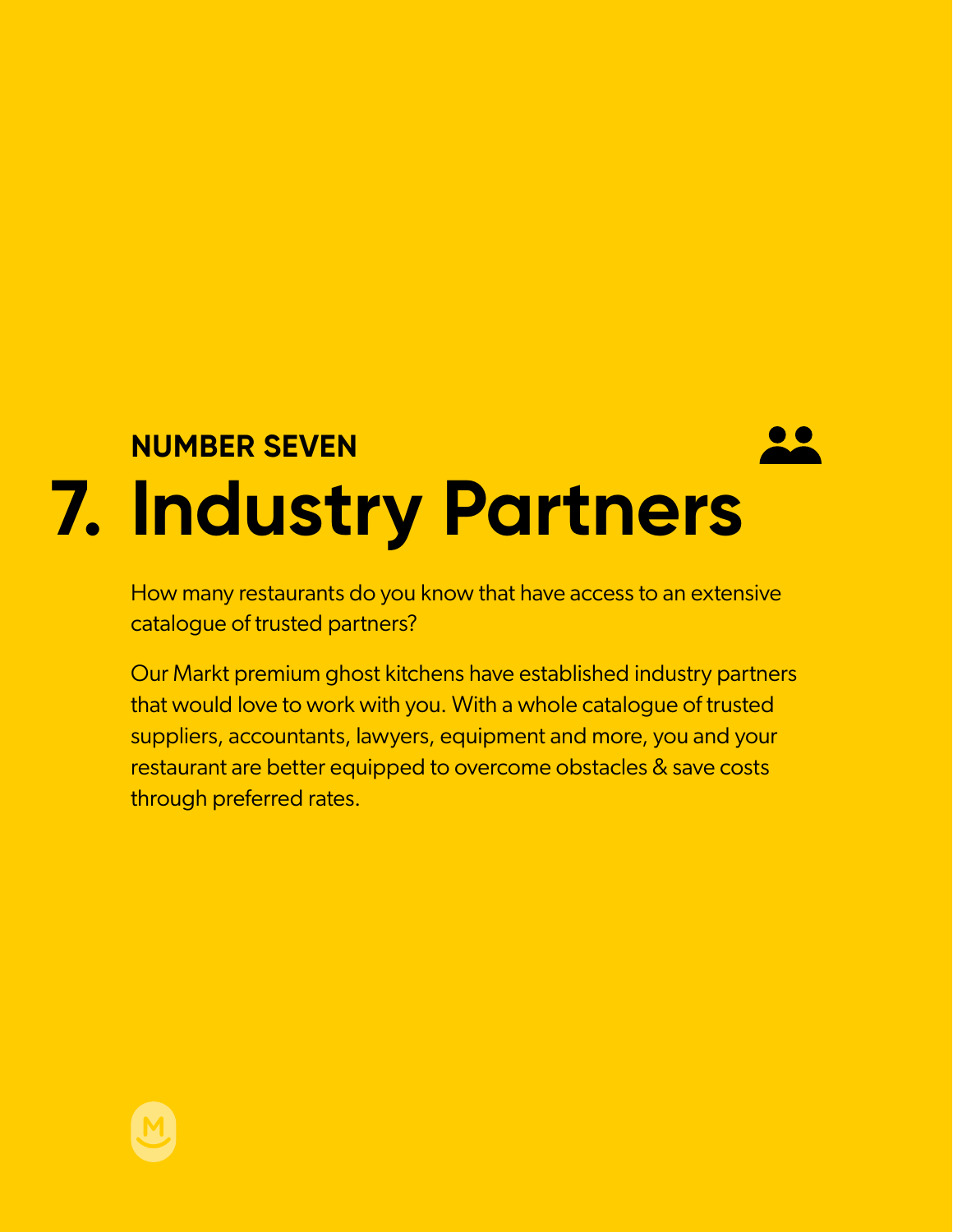Thank you for reading "7 Reasons to Start Your Restaurant Business With a Ghost Kitchen." We hope it gave you some valuable insight into the revolutionary changes happening within the restaurant industry.

Whether you choose to begin your journey in our premium ghost kitchens or not, we at Markt wish you all the best of success and hope you continue strengthening your communities with delicious food.

If you have any further questions about ghost kitchens or how to get started with Markt, please reach out! We would be happy to answer your questions and discuss your businesses' needs.

## **About Us**

Markt Brands is a multi-partner premium ghost kitchen that leverages technology, cost efficiency and operational excellence to grow your brand rapidly & profitably. In other words, we are a multi-partner premium ghost kitchen optimized for delivery and mobile takeout. We are the perfect solution for small businesses looking to start their restaurant journey or for established brick-and-mortar restaurants to pivot their business.